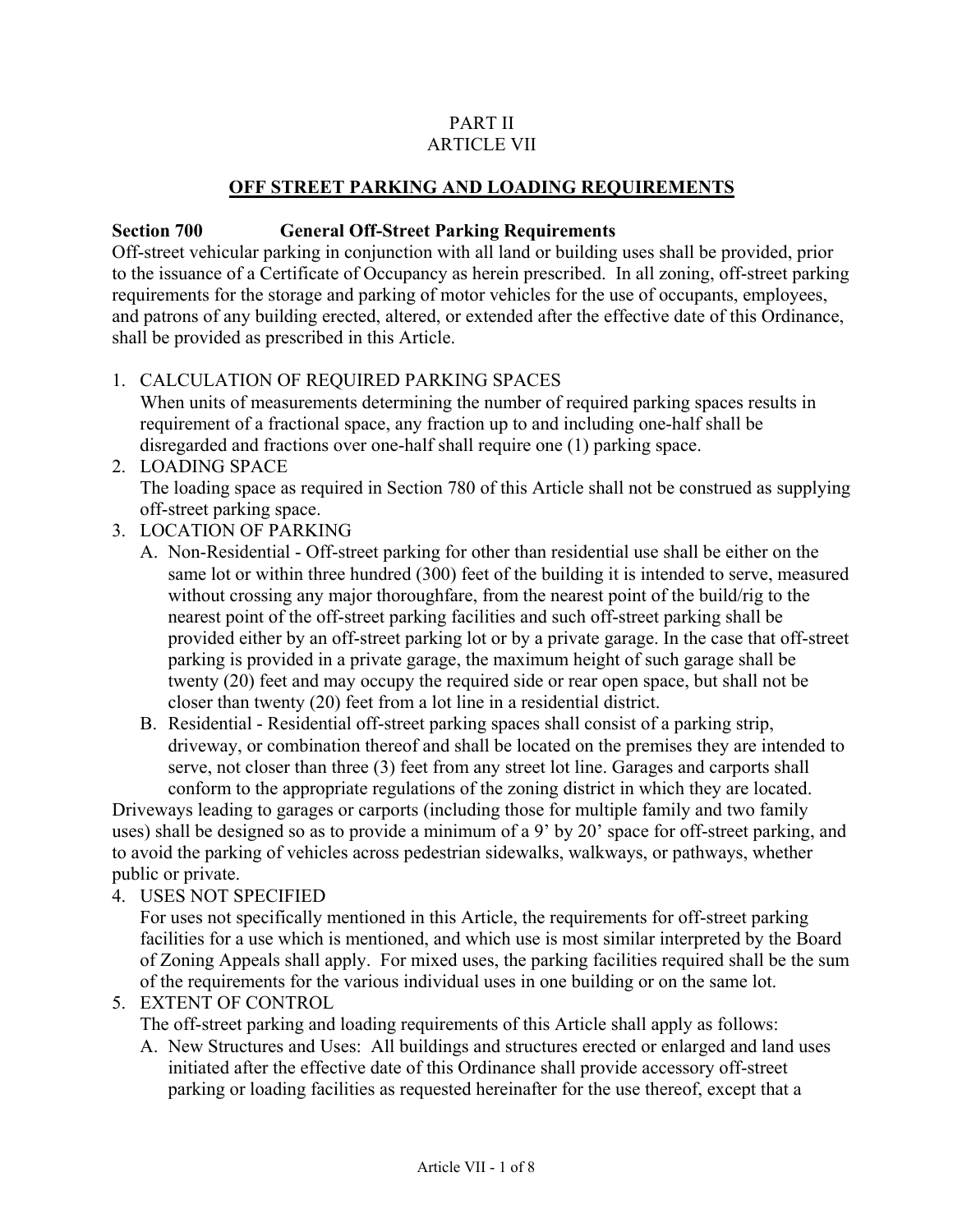building or structure for which a building permit has been issued prior to the effective date of this Ordinance shall not be required to furnish parking or loading facilities as required hereinafter if construction is begun thereon within six (6) months of the effective date of the building permit. However, the parking and loading requirements in effect at the time of issuance of the building permit shall be met.

- B. Decrease in Required Parking When a building or structure is altered and undergoes a decrease in number of dwelling units, gross floor area, seating capacity, number of employees, or other unit of measurement specified hereinafter for required parking or loading facilities, and further, when said decreases would result in a requirement for fewer total parking or loading spaces through application of the provisions of this Ordinance thereto, parking and loading facilities may be reduced accordingly.
- C. Increase in Required Parking: When a building or structure shall undergo any increase in number of dwelling units, gross floor area, seating capacity, or other units of measurement specified herein for receipted parking or loading facilities, and further, when said increase would result in a requirement for additional total parking or loading spaces through application of the provisions of this Ordinance thereto, parking and loading facilities shall be increased accordingly, provided that existing parking or loading facilities shall be so increased that the facilities would at least equal or exceed the parking or loading requirements resulting from application of the provisions of this Ordinance to the entire building or structure as modified.
- D. Change in Off-street Parking Designation: Any area once designed as required off-street parking shall never be changed to any other use unless and until equal facilities are provided elsewhere. Upon the abandonment of such area as a parking lot for a period of six (6) months, it shall revert to its immediate prior use classification.
- E. Existing Off-street Parking: Off-street parking existing at the effective date of this Ordinance in connection with the operation of an existing building or use shall not be reduced to an amount less than hereinafter required for a similar new building or prior use.
- 6. USE OF PARKING

The required off-street parking shall be for occupants, employees, visitors and patrons and shall be limited in use to motor vehicles. The storage of merchandise, motor vehicles for sale, or the repair of vehicles is prohibited. This requirement shall mot be interpreted to prohibit the posting of a '"For Sale" sign in a personal vehicle which is used regularly by a resident of the structure for which the parking space is an accessory

### 7. JOINT USE OF PARKING

Two or more buildings or uses may collectively provide the required off-street parking in which case the required number of parking spaces shall not be less than the sum of the requirements for the several individual uses computed separately. Where the required number of parking spaces exceeds one hundred (100) cars, the requirements may be reduced by twenty (20) percent.

In cases of dual functioning of off-street parking where operating hours do not overlap, the Board of Zoning Appeals may grant an exception. Parking, spaces already provided to meet off-street parking requirements for theaters, stadiums, auditoriums and other places of public assembly, stores, office buildings and industrial establishments located within five hundred (500) feet of a church as measured along lines of public access, that are not normally used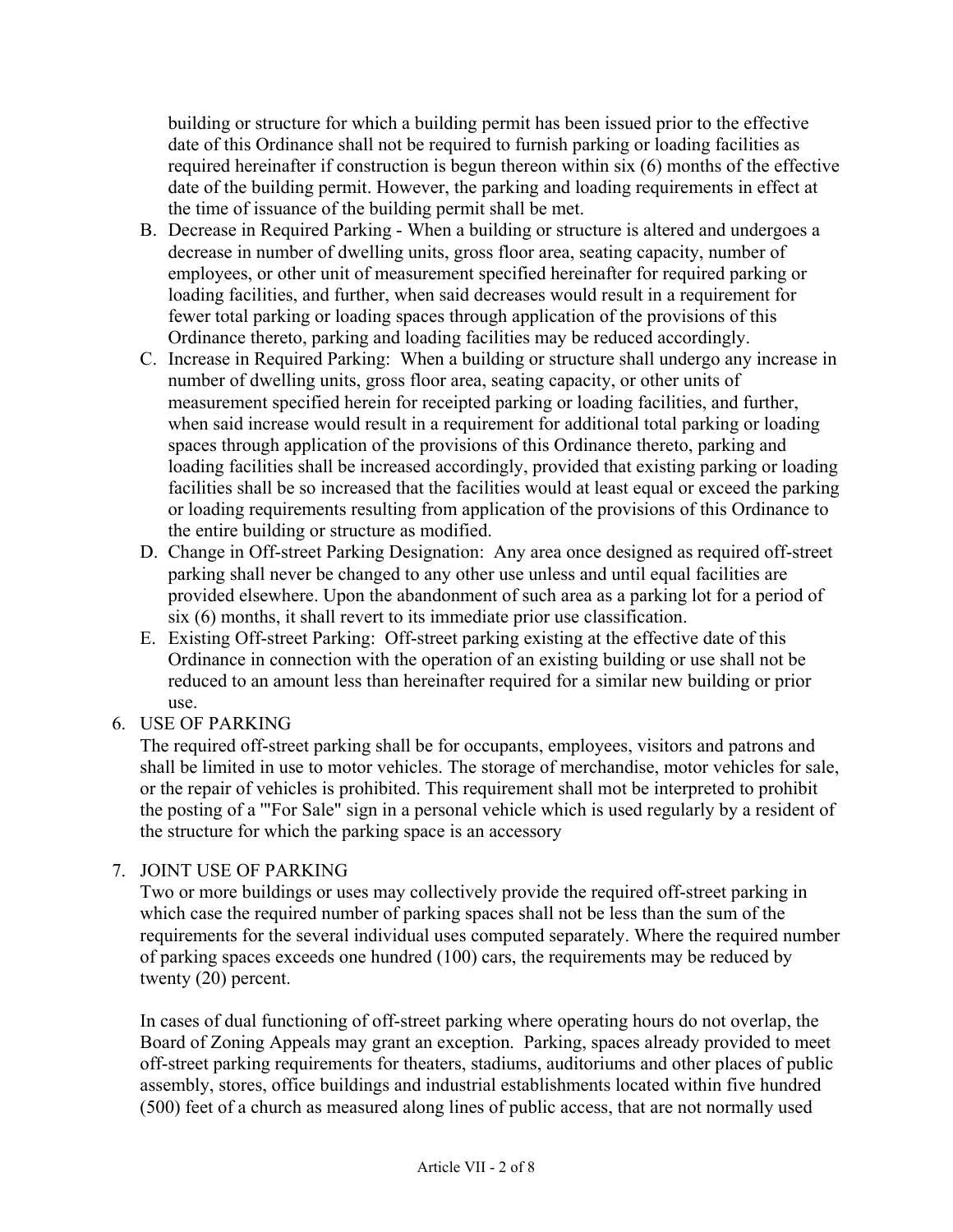between the hours of 6:00 am and 6:00 pm on Sundays, and that are made available for other parking, may be used to meet not more than seventy-five (75) percent of the off-street parking requirements of a church. There shall be a written agreement between all parties concerned where this arrangement, or other similar situations and arrangements, can be made.

8. LIGHTING

Lighting facilities provided for off-street parking areas shall be so arranged as to reflect the light away from the adjacent properties and public thoroughfares.

# **Section 720 Off-Street Parking Requirements By Use**

The amount of required off-street perking space for new uses or buildings and additions to new and existing buildings as specified above shall be determined in accordance with-the following table, and the space so required shall be stated in the application for a building permit and shall be irrevocably reserved for such use in accordance with the provisions of the previous Section.

| <b>USE</b>                                                                                                                                                   | <b>REQUIRED</b><br><b>PARKING</b><br><b>SPACES</b> | PER EACH UNIT OF<br><b>MEASURE AS FOLLOWS</b>                                                                                      |
|--------------------------------------------------------------------------------------------------------------------------------------------------------------|----------------------------------------------------|------------------------------------------------------------------------------------------------------------------------------------|
|                                                                                                                                                              |                                                    |                                                                                                                                    |
| Banks, post offices, business offices,<br>or professional office of lawyers,<br>architects, engineers, or similar or<br>allied professions                   | 1                                                  | 200 square feet of usable floor space                                                                                              |
| Beauty parlor or barber shops                                                                                                                                | 3                                                  | Each barber and/or beauty shop<br>operator                                                                                         |
| Bowling alleys                                                                                                                                               | 5                                                  | Each bowling lane                                                                                                                  |
| Churches with fixed seats/pews                                                                                                                               |                                                    | 8 feet of pew or 4 seats                                                                                                           |
| Clubs and lodges                                                                                                                                             | 1                                                  | Each 300 square feet of area devoted<br>to club or lodge activities, plus one<br>additional space per each 3<br>employees          |
| Dance halls, exhibition halls,<br>assembly halls, Billiard halls,<br>churches without fixed seats, and<br>skating rinks                                      | 1                                                  | 100 square feet of floor space                                                                                                     |
| Elementary schools and intermediate<br>schools                                                                                                               | 1                                                  | 2 teachers, employees or<br>administrators in addition to the<br>requirements of the auditorium or<br>assembly hall                |
| Establishment for sale and<br>consumption on the premises of<br>beverages, food or refreshments                                                              | 1                                                  | 100 square feet of usable floor area                                                                                               |
| Furniture & appliances, household<br>equipment, repair shops, showroom<br>of a plumber, decorator, electrician or<br>similar trade, clothing $&$ shoe repair | 1                                                  | 800 square feet of usable floor area<br>exclusive of the usable floor area<br>occupied in processing or<br>manufacturing for which |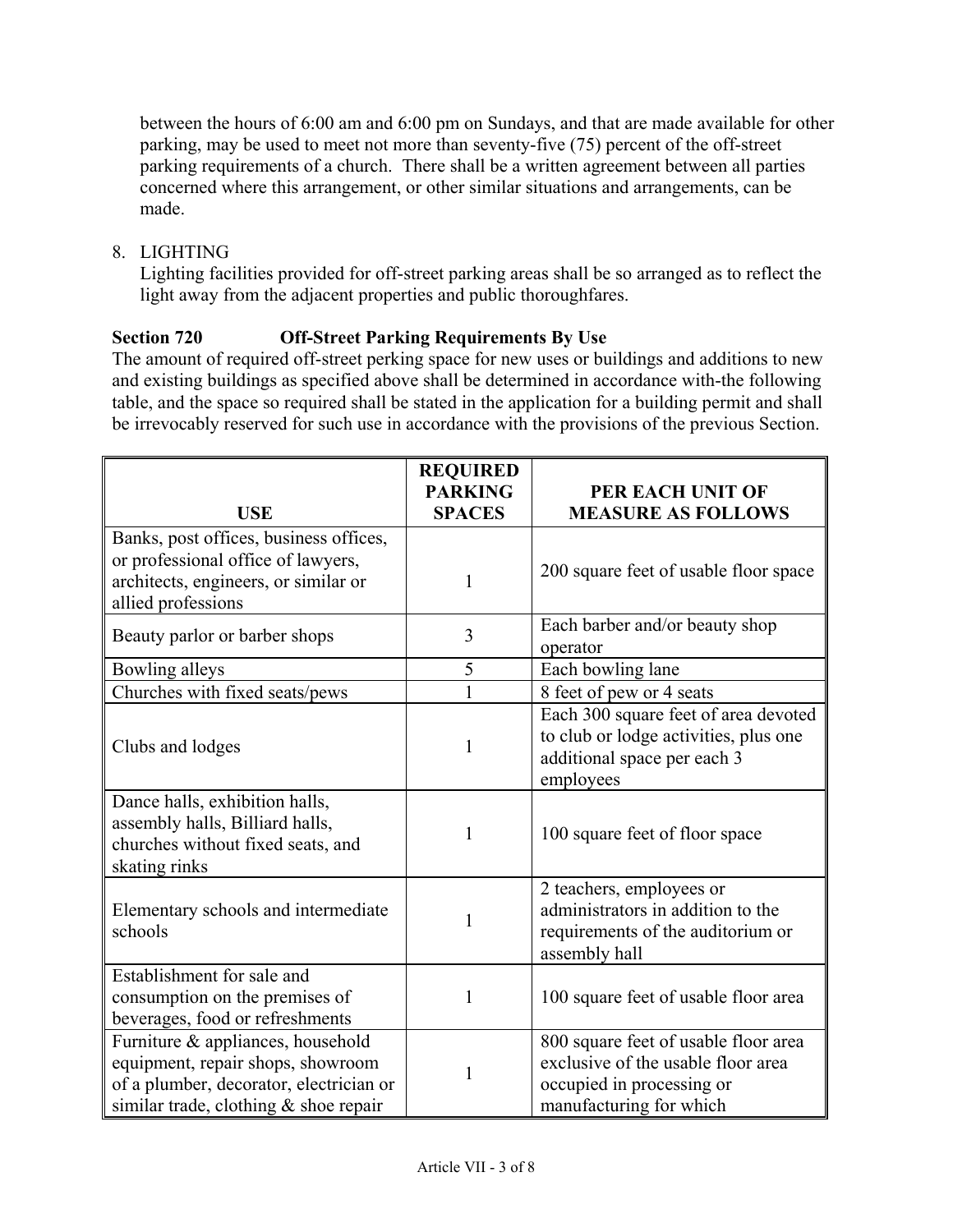| & laundry, motor vehicle sales<br>showroom, hardware stores,<br>wholesale stores & machinery stores                                                                      |                                                    | requirements are listed below                                                                                                                                                                                                                    |
|--------------------------------------------------------------------------------------------------------------------------------------------------------------------------|----------------------------------------------------|--------------------------------------------------------------------------------------------------------------------------------------------------------------------------------------------------------------------------------------------------|
| <b>USE</b>                                                                                                                                                               | <b>REQUIRED</b><br><b>PARKING</b><br><b>SPACES</b> | PER EACH UNIT OF<br><b>MEASURE AS FOLLOWS</b>                                                                                                                                                                                                    |
| Homes for the aged, convalescent or<br>nursing homes, sanitariums and<br>children's home                                                                                 | 1                                                  | 6 beds, plus one space for each staff<br>or visiting doctor                                                                                                                                                                                      |
| Hospitals                                                                                                                                                                | 1                                                  | Each 3 hospital beds, plus one space<br>for each 3 employees, plus one<br>space for each staff doctor                                                                                                                                            |
| <b>Hotels and Motels</b>                                                                                                                                                 | 1                                                  | Guest room, plus one space for each<br>3 employees, plus one space for<br>each 500 square feet of floor area<br>devoted to generative activities, such<br>as bars and dining room                                                                |
| Industrial establishments including<br>manufacturing, research and testing<br>laboratories, creameries, bottling<br>works, printing, plumbing or<br>electrical workshops | 1                                                  | 2 employees computed on the basis<br>of the greatest number of persons<br>employed at any one period during<br>the day or night. Space on site shall<br>also be provided for all construction<br>workers during periods of plant<br>construction |
| Lodging and boarding houses,<br>fraternities, dormitories and<br>cooperative households occupying<br>single-unit dwellings                                               | 1                                                  | For each 2 beds, plus 1 space for<br>each manager and/or employee                                                                                                                                                                                |
| Mortuary establishments and funeral<br>homes                                                                                                                             | 1                                                  | 50 square feet of floor space in the<br>slumber rooms, funeral service<br>rooms                                                                                                                                                                  |
| Professional offices for doctors and<br>dentists                                                                                                                         | 1                                                  | 250 square feet of floor space, or a<br>minimum of not less than 4 spaces,<br>whichever is greater                                                                                                                                               |
| Single room occupancy units and<br>buildings                                                                                                                             | $\mathbf{1}$                                       | For each unit, plus 1 space for each<br>nonresident manager and/or<br>employee                                                                                                                                                                   |
| Residential - Single family                                                                                                                                              | 1                                                  | Dwelling unit                                                                                                                                                                                                                                    |
| Residential - Two unit dwellings and<br>multiple dwellings excluding motels<br>and hotels                                                                                | $\overline{2}$                                     | Dwelling unit                                                                                                                                                                                                                                    |
| Retail store, except as otherwise<br>specified herein                                                                                                                    | 1                                                  | 150 square feet of usable floor area                                                                                                                                                                                                             |
| Senior high school                                                                                                                                                       | $\mathbf{1}$                                       | 2 teachers, employees or<br>administrators, and for every 10                                                                                                                                                                                     |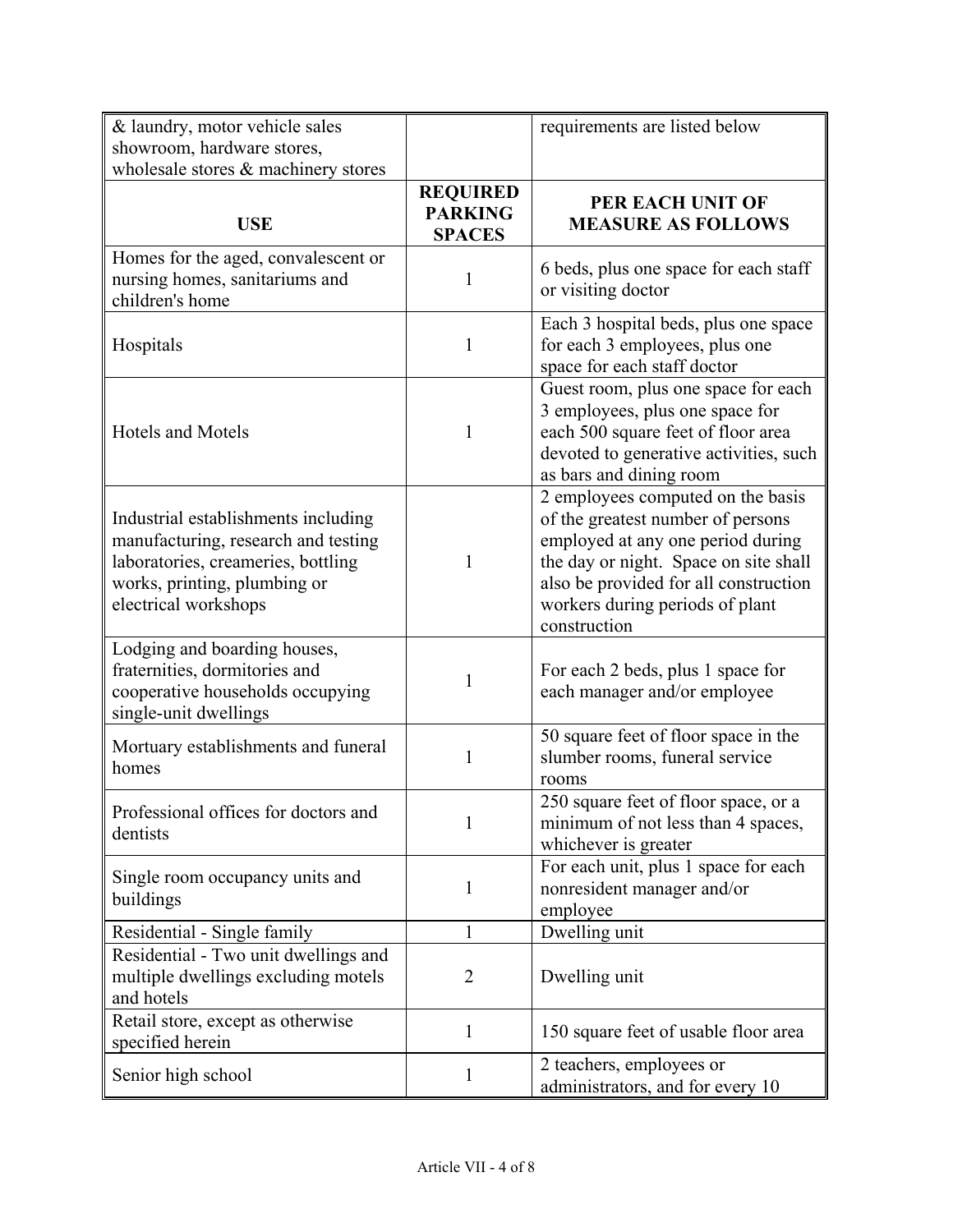|                                                      |                                                    | students in addition to the<br>requirements of the auditorium or<br>assembly hall                  |
|------------------------------------------------------|----------------------------------------------------|----------------------------------------------------------------------------------------------------|
| USE                                                  | <b>REQUIRED</b><br><b>PARKING</b><br><b>SPACES</b> | PER EACH UNIT OF<br><b>MEASURE AS FOLLOWS</b>                                                      |
| Stadiums, sports arenas, auditoriums<br>and theaters |                                                    | 4 seats or 6 feet of benches based on<br>maximum seating capacity in the<br>main place of assembly |
| Tourist homes                                        |                                                    | Guest bedroom                                                                                      |

## **Section 750 Off-Street Parking Lot Layout, Construction and Maintenance**

Whenever an off-street parking lot is a requirement, it shall be laid out, constructed and maintained according to the following regulations:

- 1. Layout of Off-Street Parking.
	- A. Adequate ingress and egress to the parking lot by means of a clearly defined drive shall be provided for all vehicles.
	- B. All spaces shall be laid out in the dimensions of nine (9) by twenty (20) feet, or one hundred eighty (180) square feet of space, exclusive of area required in other parts of this Section.
	- C. All access drives and off-street parking facilities shall either be paved with concrete or with other approved surfacing material to adequately provide a durable and dust free surface.
- 2. Plans for Layout: Plans for the layout of the parking lot must be approved by the Building Commissioner. Plans for the layout of the parking lot shall show a total dimension across two (2) tiers of spaces and one (1) aisle (maneuvering lane) of at least the following for the various patterns:
	- A. 90 Degree Pattern Sixty (60) feet for two (2) tiers of space including one (1) aisle (maneuvering lane), with the minimum aisle being twenty (20) feet in width.
	- B. 60 Degree Pattern Fifty-five (55) feet for two (2) tiers of space including one (1) aisle (maneuvering lane), with the minimum aisle being fifteen (15) feet in with.
	- C. 45 Degree Pattern Fifty (50) feet for two (2) tiers of spaces and one (1) aisle (maneuvering lane), with the minimum aisle being twelve (12) feet in width.
	- D. 45 Degree Herringbone Pattern Forty-three (43) feet for two (2) tiers of spaces and one (1) aisle (maneuvering lane), with the minimum aisle being twelve (12) feet in width.
- 3. Setback Requirements:
	- A. Where the parking lot is contiguous to a residentially zoned district which has common frontage in the same block with the parking lot, there shall be established a setback line ten (10) feet from the front lot line.
	- B. Where a parking lot lies across the street and opposite a residentially zoned district wherein the lots front on such street, there shall be established a setback line ten (10) feet form the front lot line.
	- C. Where the parking lot ties across the street and opposite or contiguous to and in the same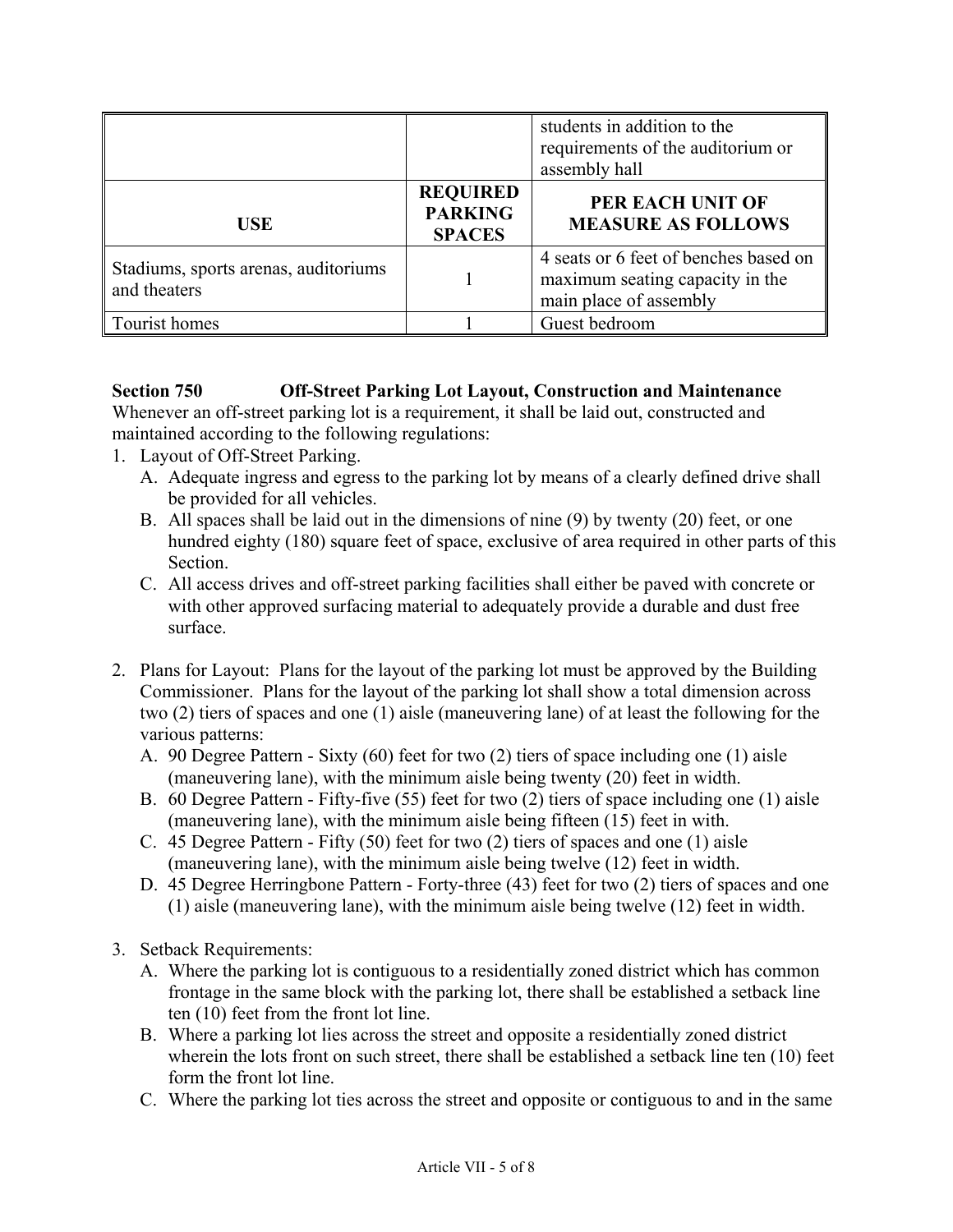block with residentially zoned property which has only side lot lines on the street, there shall be established a setback line ten (10) feet from the front lot line.

- D. Where the parking lot abuts rear property lines of a residentially zoned district, there shall be established a setback line of five (5) five feet from the rear property line.
- E. The setback requirements contained in this Section may be modified by the Board of Zoning Appeals with respect to the number of feet required in any case in which it appears an undue hardship will arise from the strict enforcement of the distance requirements in this Section.
- 4. Buffer Strip Requirements: The land between the setback line and the lot line of the parking lot will be maintained as a buffer strip and subject to the following requirements and the requirements of Article IV, Section 475:
	- A. There shall be bumper stops or wheel chocks of concrete or similar permanent material provided to prevent any vehicle from projecting over the buffer strip.
	- B. Wherever a screen planting is not practical or reasonable, a continuous non-pierced masonry wall of specified height and materials may be substituted for buffer strips if approved by the Commission with recommendation to, and approval of, the Board of Zoning Appeals.
	- C. Where the parking lot boundary adjoins property zoned for residential use and when an evergreen screen planting or other similar type of planting can be used to screen such parking lot without hindering the use of the parking lot then such screen planting shall be required. In addition a suitable chain link wire fence not less than three nor more than six feet in height shall be provided adjacent to said boundary line, but shall not extend into the required front open space, and the same shall be erected within thirty (30) days of the completion of the parking lot surface.

The criteria that shall be used to determine whether such a screen planting will be required, shall be:

- 1.) That the adjacent property zoned for residential use consists of more than one residential lot and is shown in the Comprehensive Plan to be utilized for residential purposes.
- 2.) That the screen planting will not eliminate any required perking spaces and will not create any potential visual or ingress or egress situations.
- 5. Drainage: All open off-street parking areas except for parking spaces accessory to a singlefamily dwelling shall be designed so as to permit such parking spaces to be used as temporary storm water detention areas.
- 6. Residential Driveway Design: Driveways leading to garages or carports (including those for multiple family and two family uses) shall be designed so as to provide a minimum of a 9' by 20' space for off-street parking, and to avoid the parking of vehicles across pedestrian sidewalks, walkways, or pathways, whether public or private.

# **Section 780 Off-Street Loading and Unloading**

On the same premises with every building, structure, or part thereof, erected and occupied for manufacturing, storage warehouse, goods display, department store, wholesale store, market,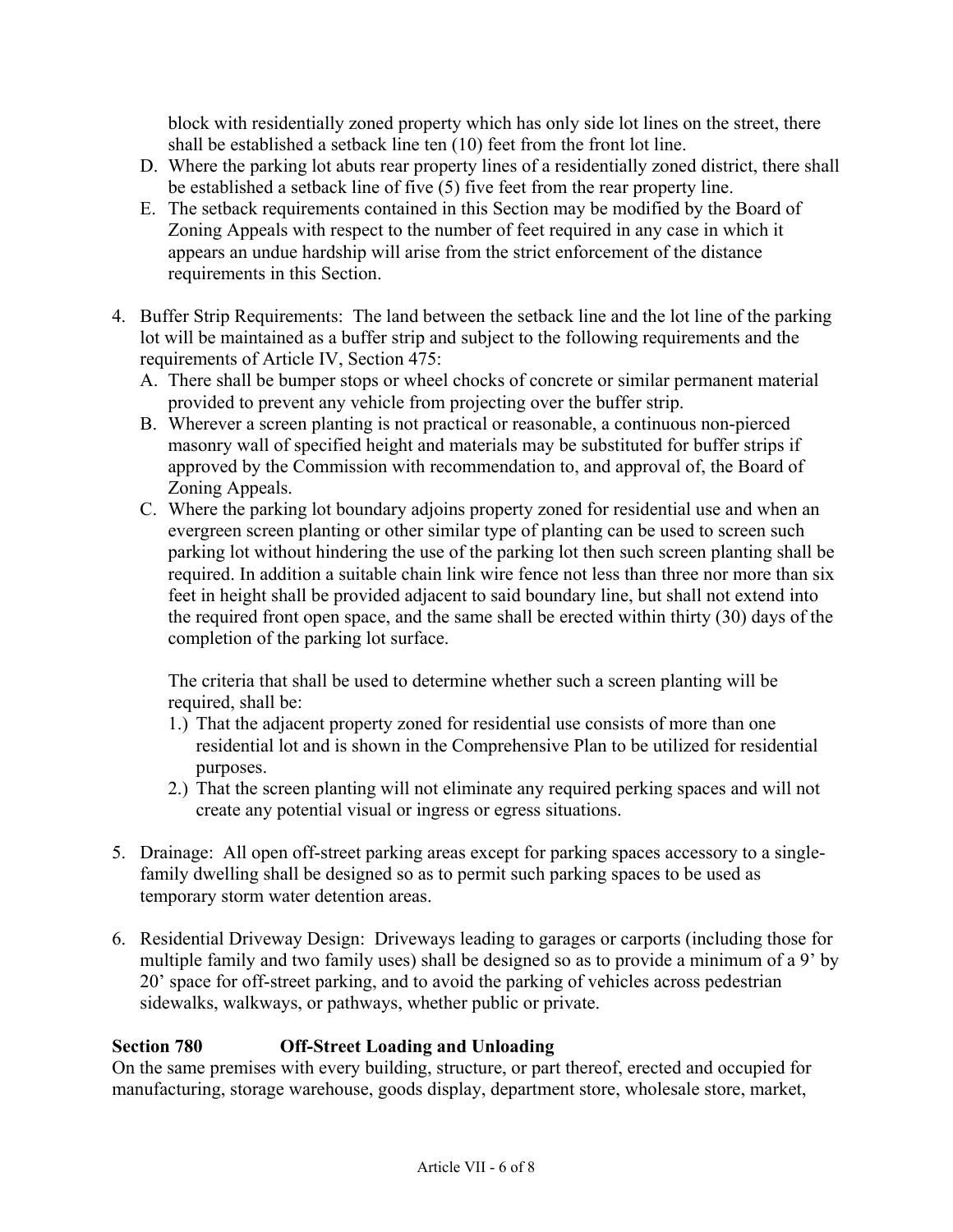hotel, hospital, mortuary, laundry, dry cleaning establishment, or other uses similarly involving the receipt or distribution of vehicles or materials or merchandise, there shall be provided and maintained on the lot, adequate space for standing, loading and unloading services adjacent to the opening used for loading and unloading in order to avoid undue interference with public use of the streets or alleys. Such Off-Street loading or unloading facilities shall be required in accordance with the following requirements:

- A. For hotels or apartment hotel buildings wherein there are contained exhibition halls, convention halls, auditoriums, office facilities or retail shops, - one off street loading and unloading space for the first forty thousand (40,000) square feet of gross floor area plus one such additional space for each additional twenty thousand (20,000) square feet.
- B. For hospitals, sanitariums or nursing homes containing twenty thousand (20,000) to one hundred thousand (100,000) square feet of gross floor area, - one off street loading and unloading space plus one additional such space for each additional one hundred thousand (100,000) square feet.
- C. For buildings containing bowling alleys, taverns, restaurants, or any retail shops or a combination of such uses in one building and having tan thousand (10,000) to one hundred thousand (100,000) square feet of gross floor area, - one off street loading and unloading space, plus one additional such space for each additional twenty thousand (20,000) square feet of gross floor area.
- D. For banks, business or professional offices or public administration buildings containing forty thousand (40,000) to one hundred thousand (100,000) square feet of gross floor space, one off street loading and unloading space plus one additional such space for each additional forty thousand (40,000) square feet of gross floor area.
- E. For buildings containing manufacturing or industrial uses, research and testing laboratories, laundry and dry cleaning establishments, printing, binding, publishing and issuing of newspapers, periodicals, books and other reading matter, warehouse and storage facilities, engraving shops, assembly of materials and products, and other similar uses having more than eight thousand (8,000) square feet of gross floor area exclusive of basement area and less than forty thousand (40,000) square feet of gross floor area, - one off street loading and unloading space, plus one additional such space for each additional forty thousand (40.000) square feet.

It should be noted that the area zoned C-4 Central Business District is exempt from these requirements, however, whenever it is possible to provide a loading or unloading facility offstreet, they should do so.

### **Section 790 Parking Standards**

- A. Parking areas may be required to be arranged so as to prevent through traffic to other parking areas.
- B. Parking areas shall be screened from adjacent non-related structures, roads and traffic arteries with plantings, earth berms, walls or changes in grads, when deemed necessary.
- C. All parking areas shall be marked so as to provide for orderly and safe parking, storage and movement.
- D. When it is in the interest of safety and better vehicle and pedestrian circulation, the use of landscape elements to provide physical separation of use areas may be required.
- E. All parking areas shall be adequately lighted. All such lighting shall be so arranged as to